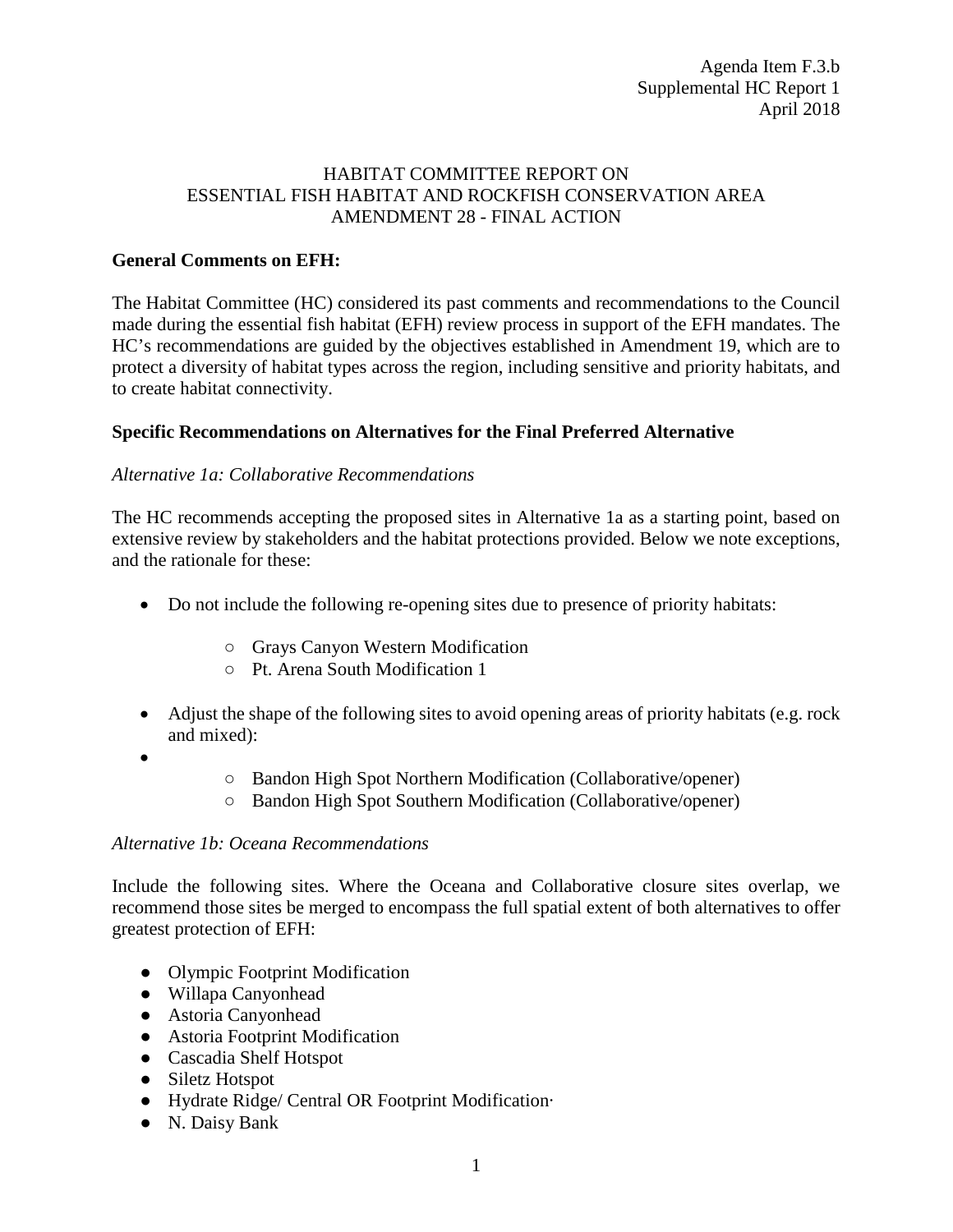- N. Stonewall Bank
- Heceta Bank
- Rogue Canyonhead
- S. Oregon Footprint Modification
- Crescent City Deepwater Hotspot
- Samoa Deepwater
- Samoa Reef
- N. Eel River Canyon
- S. Eel River Canyon
- Blunt Reef Expansion
- Mendocino Ridge Expansion
- Spanish Canyon
- Cordell Bank Expansion
- Fanny Shoals Shelf Extension
- Rittenberg Bank
- Cochrane Bank
- Farallon Escarpment to Pioneer Canyon Deep
- Pioneer Canyonhead
- Pioneer Canyon
- Pescadero Reef
- Cabrillo Canyon
- Ascension Canyonhead
- Ano Nuevo Canyonhead
- La Cruz Canyon to Piedras Blancas
- Delgada Canyon Reopening
- South Delgada Canyonheads
- Noyo Canyonhead
- Navarro Canyon
- Pt. Arena Canyonheads
- Saunders Reef
- Pt. Arena Biogenic Reopening
- Pt Arena Biogenic South Expansion
- Russian River
- Gobbler's Knob
- Pt. Buchon
- East Santa Lucia Bank (Northwest Expansion)
- Pt. Arguello
- East Santa Lucia Bank (Southeast Expansion)
- Southern CA Bight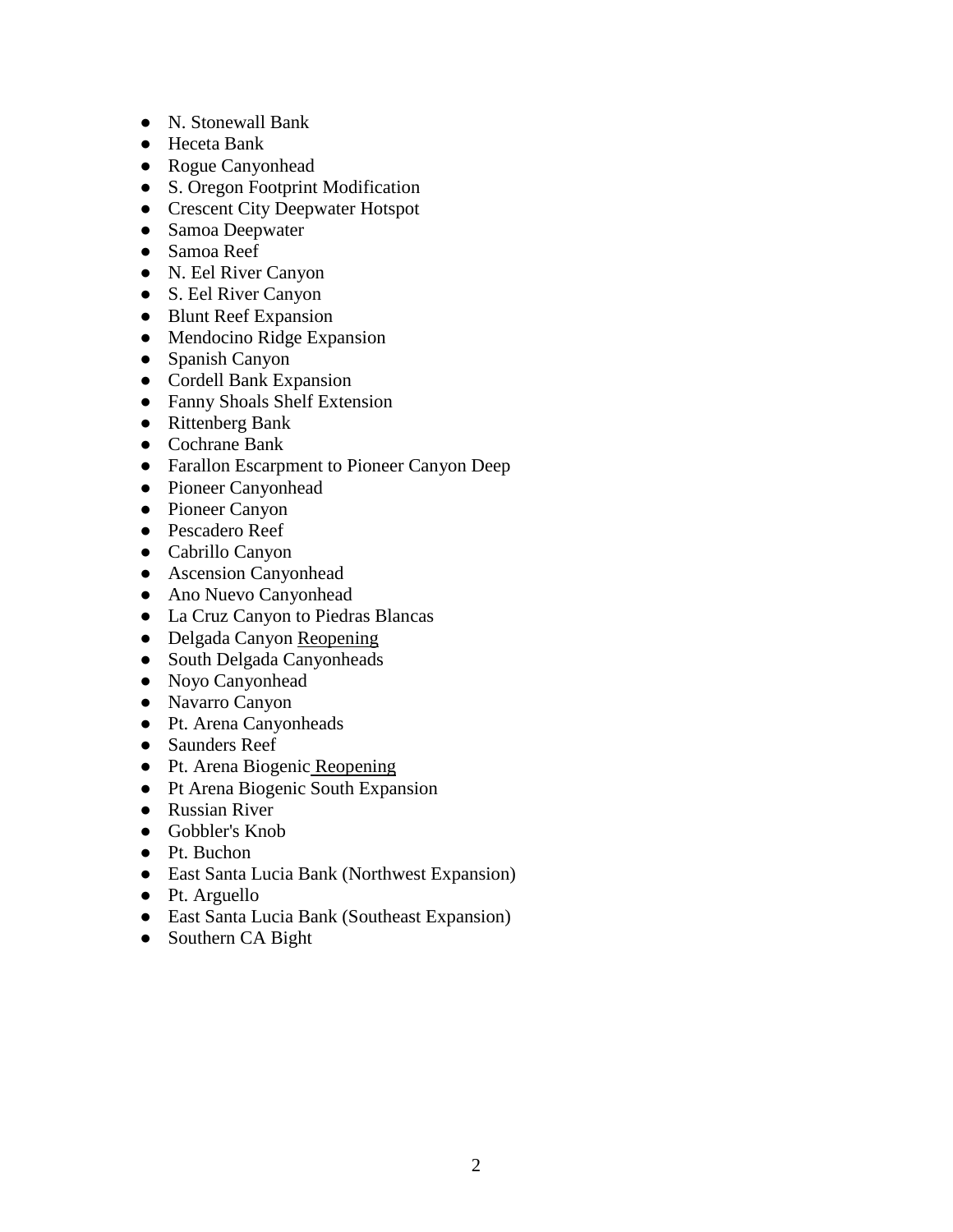#### *Alternative 1c: MTC Recommendations*

Include the following sites:

- Shale Pile Northeast Side (reopen)
- Shale Pile East Side
- Garibaldi Reef North
- Daisy Bank Southern Modification
- Stonewall Bank Southern Modification (reopen)

# *Alternative 1d Recommendation:*

● Include Garibaldi Reef South

## *Alternative 1f Recommendation*

• Include Potato Bank (new orientation)

## *Alternative 2*

The HC does not have a recommendation on the Rockfish Conservation Areas alternatives; however, we provide comments on habitat-related research needs in areas that have been closed to bottom trawling, as discussed below.

## *Alternative 3a Recommendation*

Use the MSA Discretionary Authorities  $(303(b)(2)(A), 303(b)(2)(B)$  and  $303(b)(12))$  to close deep water habitats  $(> 3,500 \text{ m})$  to bottom contact gear.

# *Alternative 5b EFH description*

The HC supports these updates, including the addition of methane seeps to Appendix B in the description of EFH for groundfish.

*Alternatives 6b, 7b: Fishing and Non-Fishing effects*

The HC supports these administrative updates. *Alternative 8.b: Research Needs*

The 2006 EFH Record of Decision states that "Three variables are fundamental to assessing the status of habitat: The locations and intensity of fishing impacts, the sensitivity of specific habitat types to specific impacts at differing levels of intensity, and the potential for habitat to recover between impact events." The benefits of area closures to groundfish stocks and their habitats remains a major source of management uncertainty. Re-openings in EFHCAs or the RCA will result in unprecedented opportunities to facilitate applied research to address these uncertainties. Hence, the HC recommends that the Council authorize development of a research plan. Additionally, focused studies on the effects of EFHCA are needed.